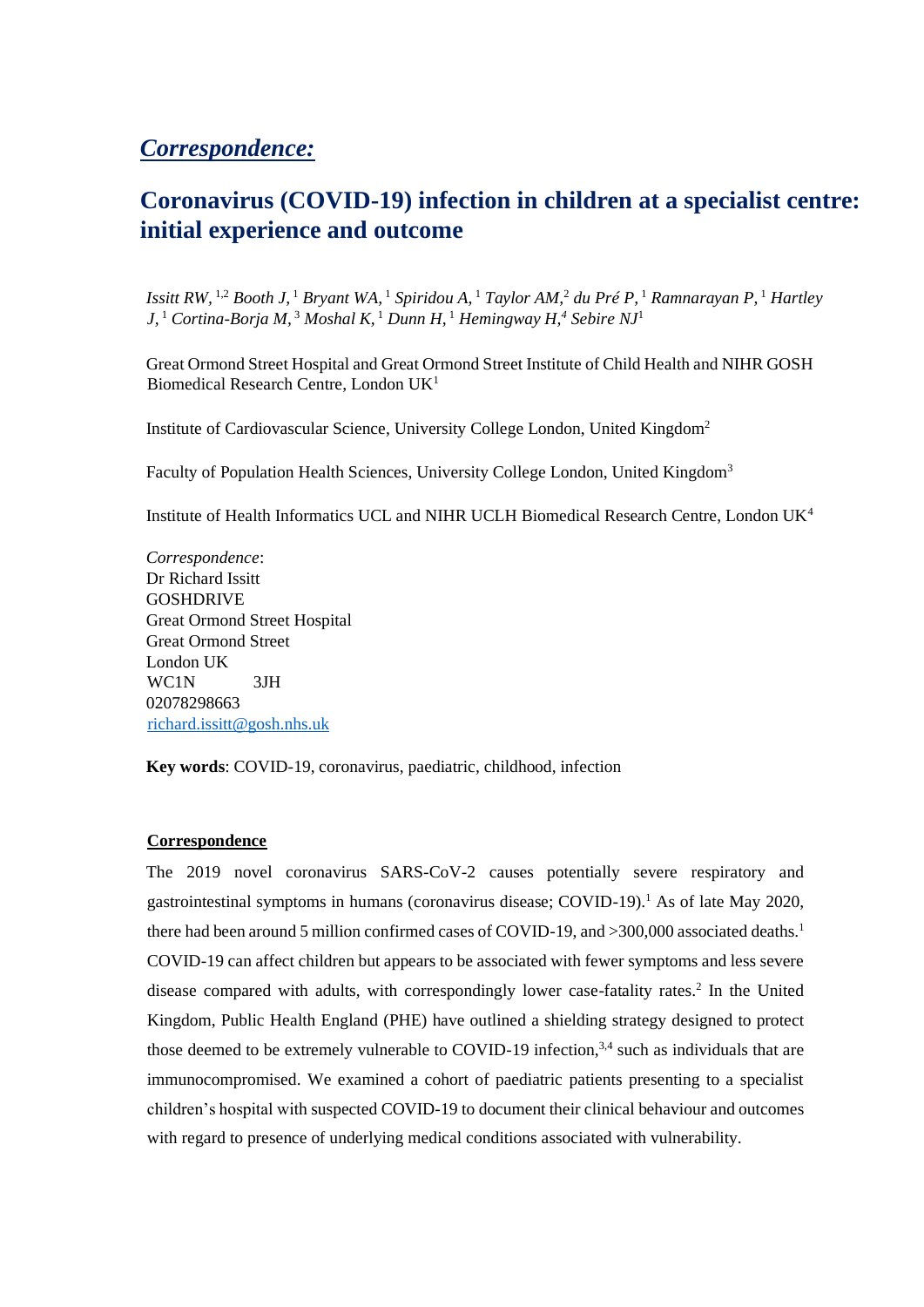We retrospectively used routinely collected, deidentified hospital data within a secure digital research environment (REC approval 17/LO/0008) from children presenting to a specialist children's hospital in London, UK, with suspected COVID-19 between  $1<sup>st</sup>$  March and  $15<sup>th</sup>$  May 2020. COVID-19 positive cases (CoVPos) were those with clinical features of COVID-19 and a positive PCR-test for Sars-CoV-2 (either directly or positive familial Sars-Cov-2 testing). Patients were classified regarding vulnerability group using NHS Digital methodology.<sup>4</sup>

Sixty five CoVPos patients (median age 9 years (range 1 week – 17.2 years) presented during the study period (Table 1, Appendix), of which 31 (47.7%) were classed as vulnerable. The most common provisional diagnosis codes for the group were sepsis, fever and pneumonia. Only one patient died, with an underlying medical condition, which was not directly due SARS-CoV-2 infection.

Of the 65 CoVPos patients, 29 (44.6%) required admission to intensive care (ITU). Of these, 14 (48.3%) were classed as vulnerable  $(p = 1)$ . The length of stay on ITU for all patients was 4  $[2.4 - 10.6]$  days. Those patients classed as vulnerable had a significantly longer stay of 11 $[3.7 -$ 15.1] days ( $p < 0.001$ ). Of the 29 patients admitted to ITU, 18 (62%) required mechanical ventilation, of which 10 (55.6%) were classed as vulnerable ( $p = 0.53$ ). Overall hospital stay was also significantly shorter in the non-vulnerable group  $(3.9 [2.5 - 15.7]$  days vs  $16.2 [3.8 - 20.8]$ days,  $p < 0.001$ ). As of the end date, nine patients (13.8%) remained in hospital, three of whom  $(33%)$  were classed as vulnerable ( $p = 0.35$ ). During the study period, with a daily average of 326 inpatients, on average 10 were CoVPos at any time, representing around 3% of the hospital inpatient population, much lower than the estimated 25% COVID-19+ inpatient proportion reported across adult London trusts during this period.<sup>5</sup>

 These data demonstrate the characteristics and outcomes of children presenting to a specialist children's hospital with clinical features of COVID-19 disease and positive testing, and confirm that children may be infected with SARS-CoV-2, which may lead to severe disease with requirement for intensive care admission. It should be emphasised that the current cohort of patients are highly preselected, both for children with severe disease and those with underlying medical conditions, and therefore the findings are not applicable to the general paediatric population. Previous data from general centres suggests <1% of COVID-19 admissions represent children <18 years and data from multiple North American hospitals reported few COVID19 positive patients per intensive care unit.<sup>6,7</sup> As such, the present cohort disproportionately represents those with complex underlying medical conditions, consistent with the fact that around three quarters of inpatients registered with the hospital in the previous year would be considered as vulnerable according to COVID-19 guidance.<sup>4</sup> This is not unexpected, since the hospital represents a centre for paediatric transplantation, genetic diseases such as congenital immunodeficiency and paediatric malignancy.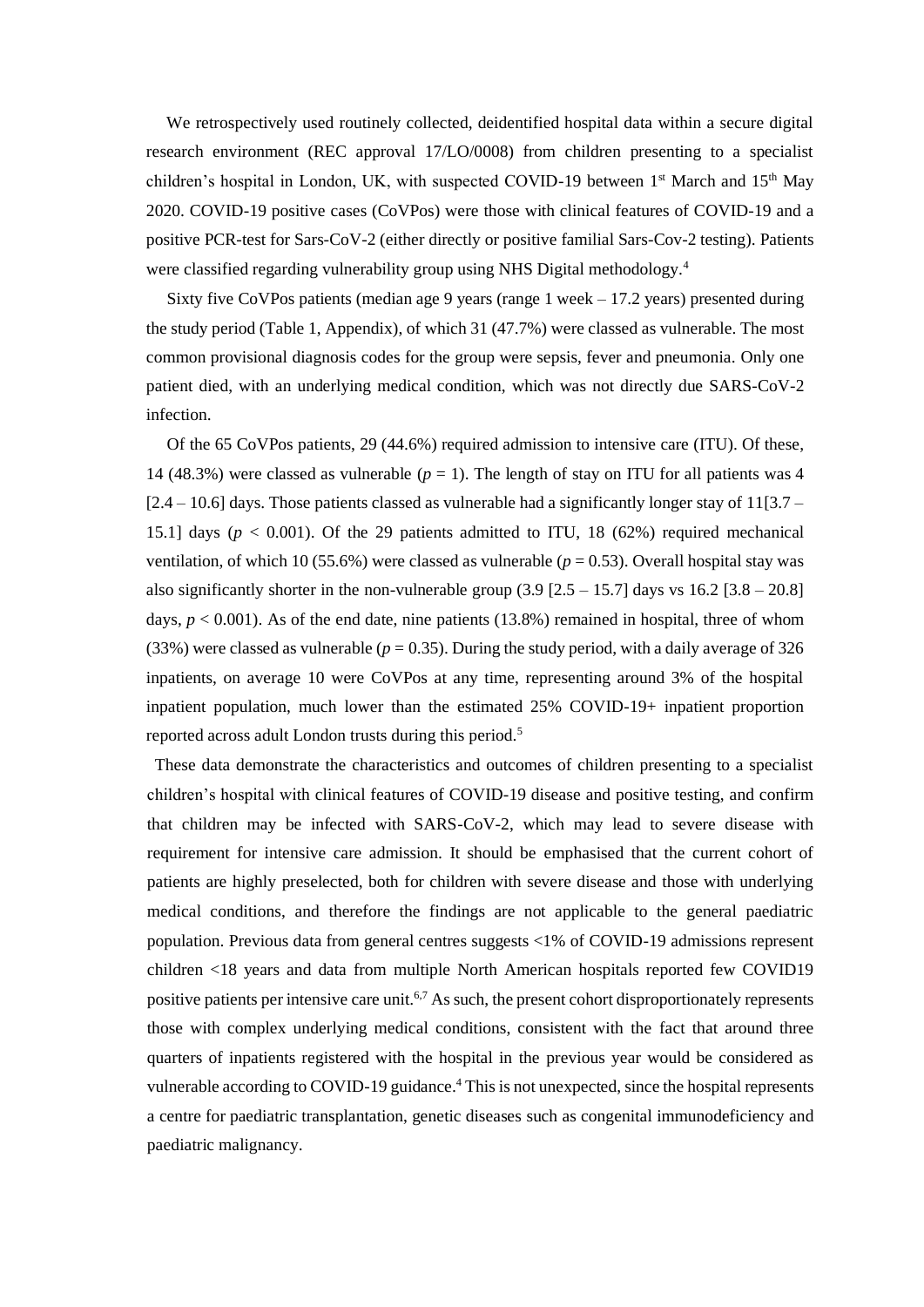Furthermore, in those with confirmed COVID-19, the proportion of patients with underlying vulnerable conditions requiring intensive care admission for mechanical ventilation were not significantly different to those classed as non-vulnerable. Whilst the possible effects of lockdown and shielding remain undetermined, given that the series includes cases pre and post-lockdown, these data raise the possibility that underlying medical conditions which place children at increased risk of COVID-19 disease or complications may differ from adults. This is consistent with a recent study reporting no mortality in a multicenter cohort of patients with cystic fibrosis affected by  $COVID-19$ ,<sup>8</sup> and another using a renal registry, suggesting that children receiving immunosuppressive treatment appear to have a mild COVID-19 clinical course.<sup>9</sup> Susceptibility for COVID-19 among vulnerable groups may therefore be both disease-specific and related to patient age.

 In addition to the typical features of COVID-19 disease described in adults, whilst most children who are infected appear to have mild disease, $<sup>2</sup>$  some may represent an unusual associated systemic</sup> inflammatory condition, (paediatric inflammatory multisystem syndrome temporally related to Sars-Cov-2 infection; PIMS-TS).<sup>10</sup> The criteria for the definitive diagnosis of PIMS-TS are evolving, and it remains uncertain whether any of the current COVID+ patients could represent such cases, and further studies are underway examining the PIMS-TS phenomenon.

Limitations of these data include the retrospective nature using routine data, lack of a matched 'normal' control group and the highly preselected population, from a specialist children's hospital, which is not representative of the paediatric population as a whole; although these data do provide information regarding this potentially high risk group. It should also be noted that since vulnerable children may be shielded, the pattern of presentation reported may not be representative of a nonshielded situation, and further epidemiological studies are required.

#### *Declaration of interests*

The authors declare no conflicts of interests.

#### *Funding*

RI is funded by a British Heart Foundation Research Fellowship Grant. HH is funded by NIHR UCLH BRC and HDRUK, NJS is funded by GOSHCC and HDRUK.

#### *Role of the funding source*

The study sponsor / funders had no role or influence in study design, in the collection, analysis, and interpretation of data, in the writing of the report or in the decision to submit the paper for publication

#### *Role of the authors*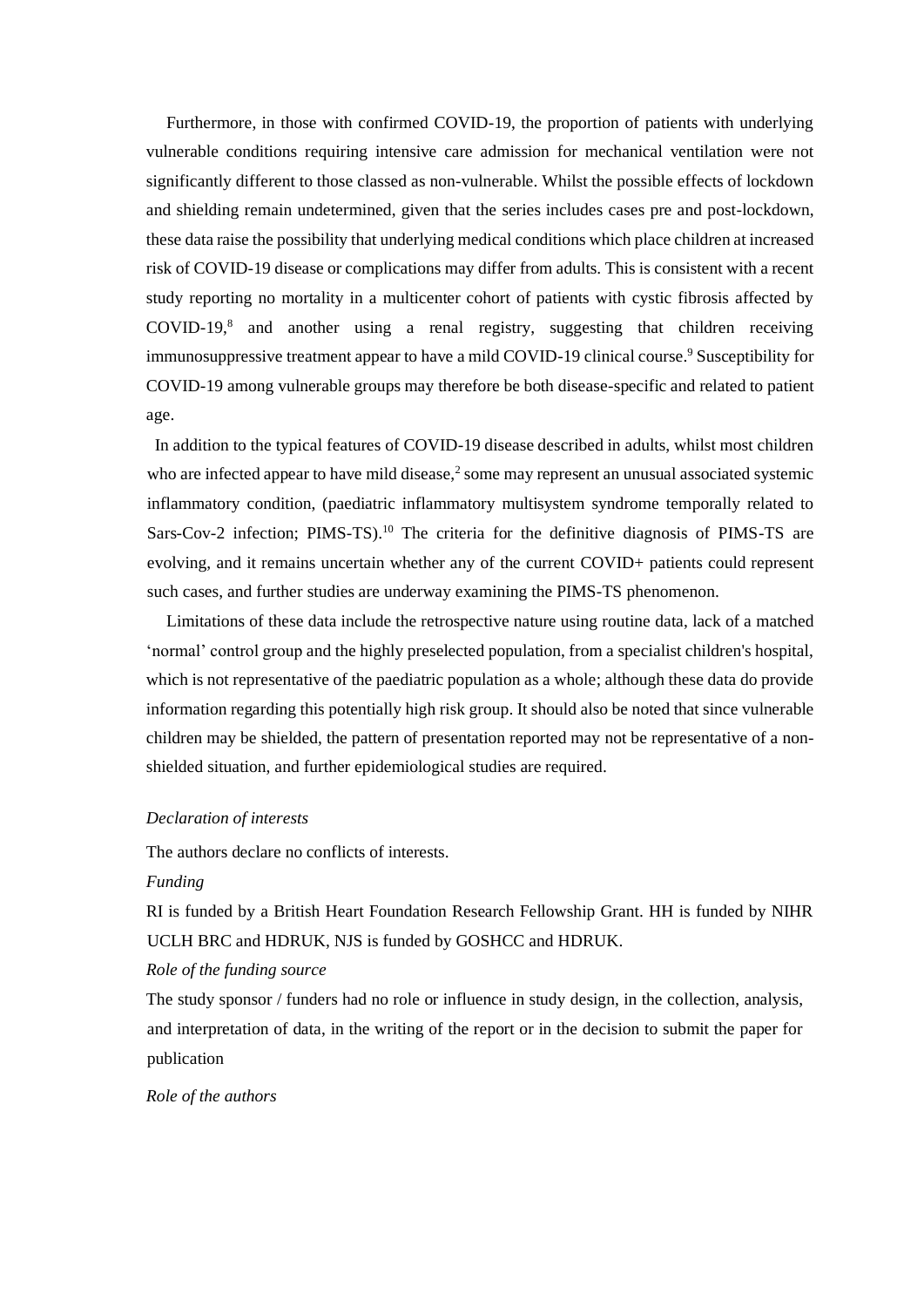The corresponding author (RI) and NJS, JB confirm that they had full access to all the data in the study and had final responsibility for the decision to submit for publication. NJS, RI and AT conceived the study. JB, RI, MC, and WB performed the analyses. All authors contributed to the critical appraisal and writing of the manuscript and approved the final submission.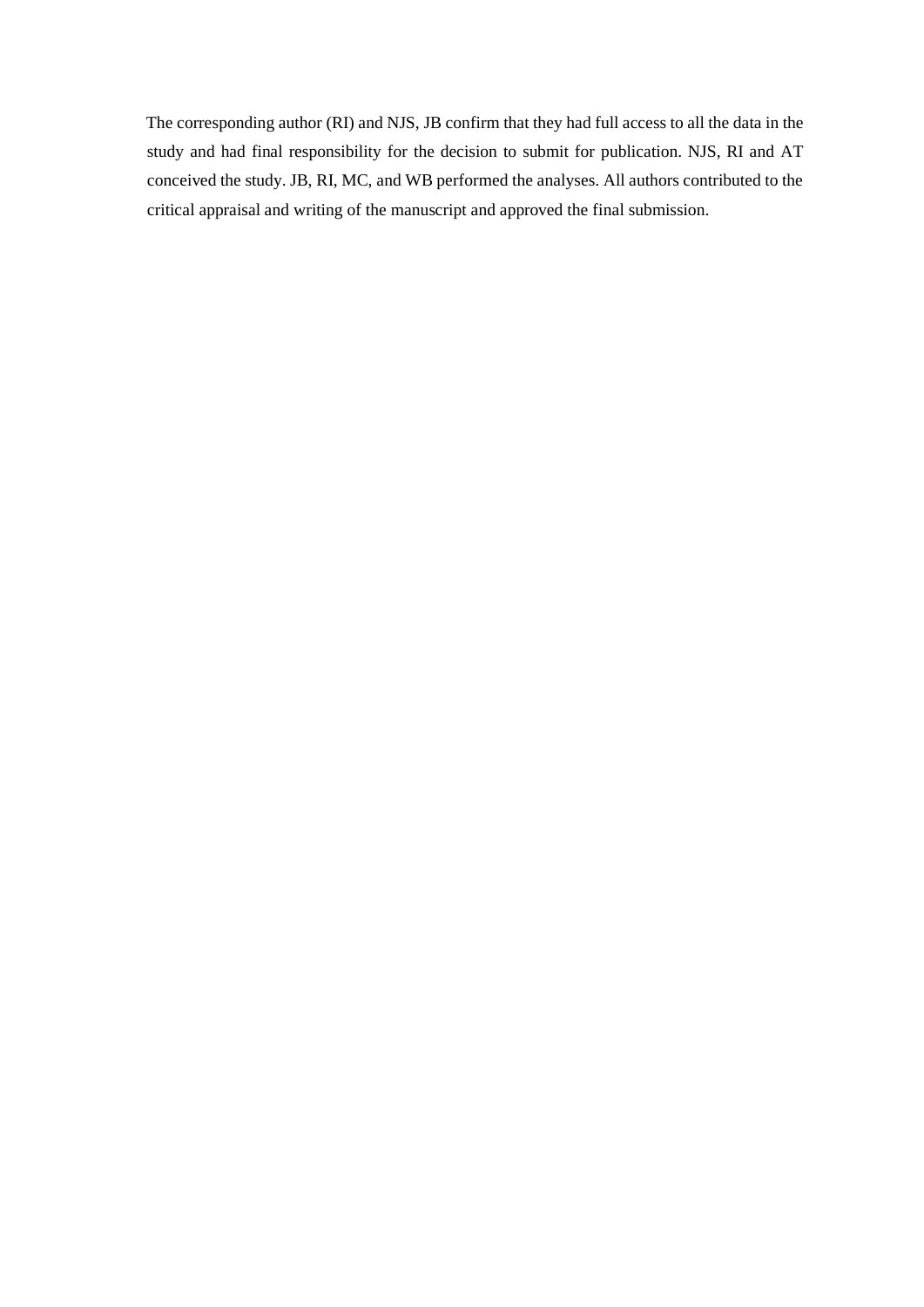## References

- 1. Coronavirus disease 2019 [Internet]. [cited 2020 May 3]. Available from: https://www.who.int/emergencies/diseases/novel-coronavirus-2019
- 2. Guan WJ, Ni ZY, Hu Y, Liang WH, Ou CQ, He JX, et al. Clinical Characteristics of Coronavirus Disease 2019 in China. *N Engl J Med*. 2020 Feb 28;
- 3. Guidance on shielding and protecting people who are clinically extremely vulnerable from COVID-19 - GOV.UK [Internet]. [cited 2020 May 3]. Available from: https://www.gov.uk/government/publications/guidance-on-shieldingandprotectingextremely-vulnerable-persons-from-covid-19/guidance-on-shieldingandprotectingextremely-vulnerable-persons-from-covid-19
- 4. COVID-19 high risk shielded patient list identification methodology NHS Digital [Internet]. [cited 2020 May 3]. Available from: https://digital.nhs.uk/coronavirus/shielded-patient-list/methodology
- 5. Covid-19 hospital admissions 'flattening' | News | Health Service Journal [Internet]. [cited 2020 May 3]. Available from: https://www.hsj.co.uk/coronavirus/covid-19hospitaladmissions-flattening/7027364.article
- 6. Parri N, Lenge M, Buonsenso D. Children with Covid-19 in Pediatric Emergency Departments in Italy. *N Engl J Med*. 2020 May 1 [cited 2020 May 3];NEJMc2007617. Available from: http://www.nejm.org/doi/10.1056/NEJMc2007617
- 7. Shekerdemian LS, Mahmood NR, Wolfe KK, Riggs BJ, Ross CE, McKiernan CA, et al. Characteristics and Outcomes of Children With Coronavirus Disease 2019 (COVID-19) Infection Admitted to US and Canadian Pediatric Intensive Care Units.
	- *JAMA Pediatr* 2020 May 11 [cited 2020 May 12]; Available from: https://jamanetwork.com/journals/jamapediatrics/fullarticle/2766037
- 8. Cosgriff R, Ahern S, Bell SC, Brownlee K, Burgel P-R, Byrnes C, et al. A Multinational report to characterise SARS-CoV-2 infection in people with cystic fibrosis. *J Cyst Fibros*. 2020 Apr [cited 2020 May 3]; Available from: https://linkinghub.elsevier.com/retrieve/pii/S1569199320301259
- 9. Marlais M, Wlodkowski T, Vivarelli M, Pape L, Tönshoff B, Schaefer F, Tullus K.The Severity of COVID-19 in Children on Immunosuppressive Medication. *Lancet Child Adolesc Health* 2020 May 13. doi: 10.1016/S2352-4642(20)30145-0. Online ahead of print.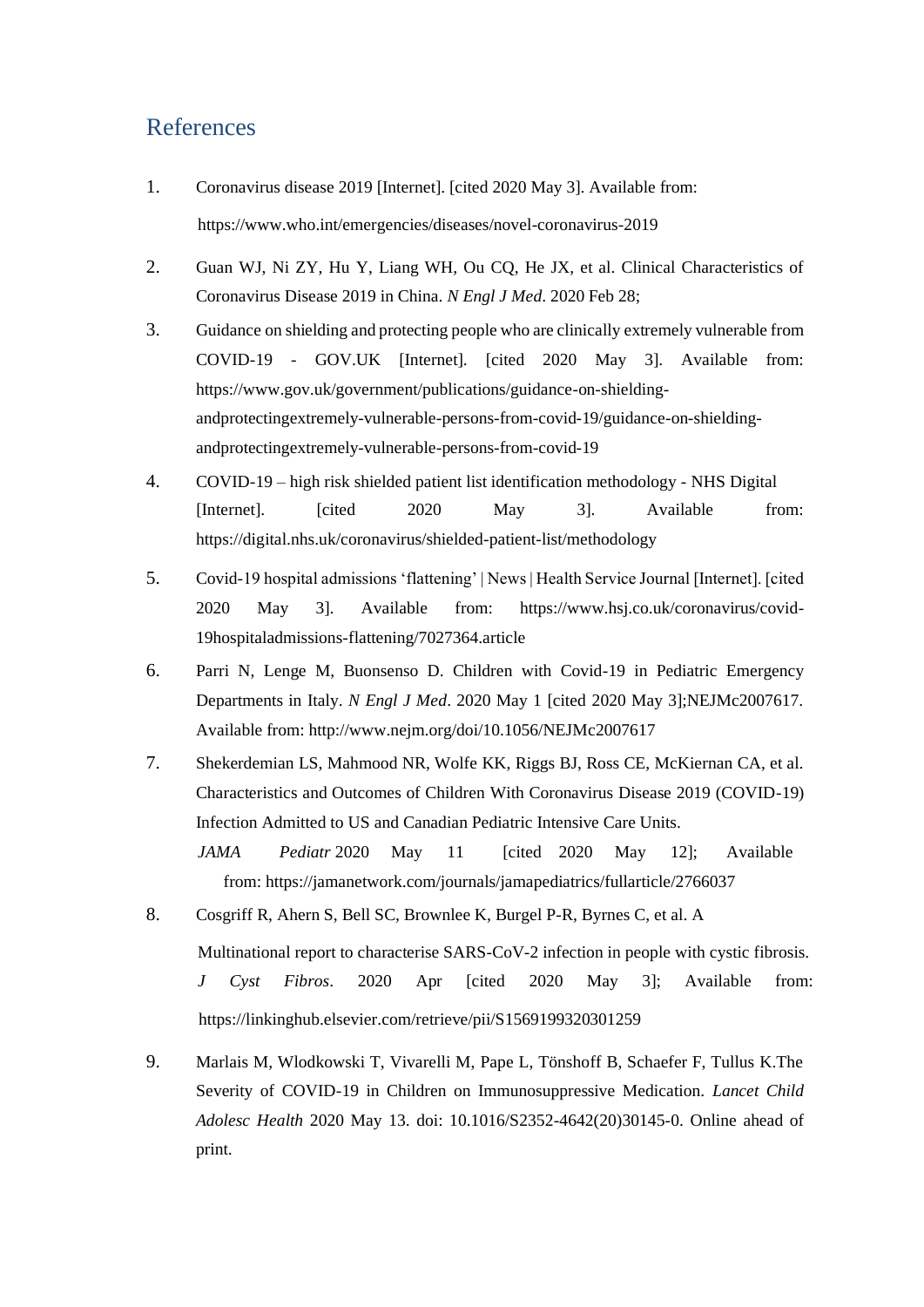10. Guidance - Paediatric multisystem inflammatory syndrome temporally associated with COVID-19 | RCPCH [Internet]. [cited 2020 May 3]. Available from: https://www.rcpch.ac.uk/resources/guidance-paediatricmultisysteminflammatorysyndrome-temporally-associated-covid-19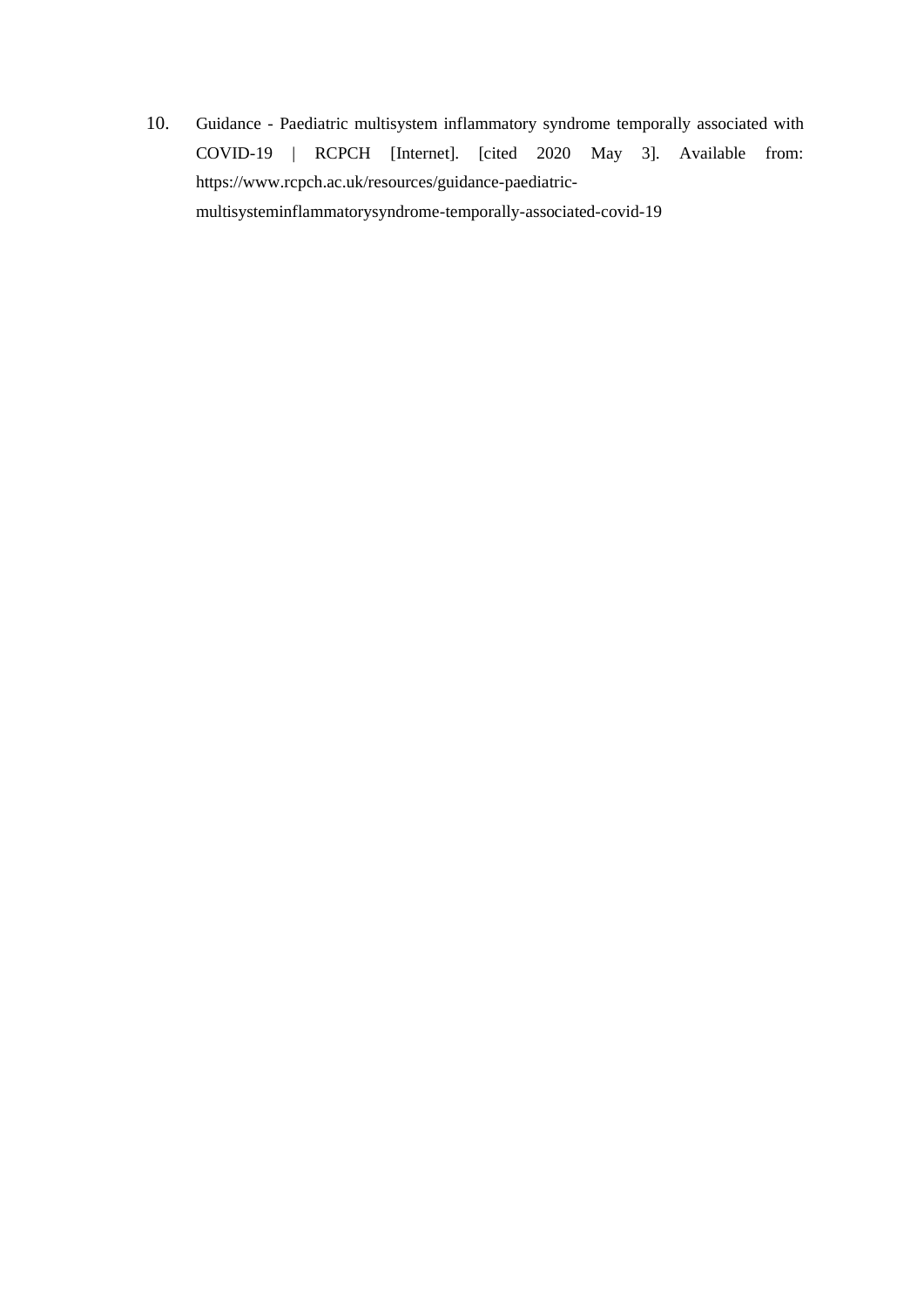**Table**. Patient demographic data, proportion in vulnerable groups, outcome and laboratory features of 65 CoVPos patients presenting to a specialist children's hospital with COVID-19 disease. (Median [interquartile range] and N (%))

| <b>Number of Patients</b><br>65(38.7)<br><b>Male</b><br>38 (58.5)<br><b>Female</b><br>27(41.5)<br>$9[0.9 - 14]$<br><b>Age (Years)</b><br>Vulnerable*<br>31(47.7)<br>1(3.2)<br><b>1 (National) Transplant</b><br><b>1d (National) Transplant Medication</b><br>1(3.2)<br>2a (National) Cancer undergoing active<br>7(22.6)<br>chemo/radiotherapy<br>2b (National) Haematological Cancers<br>2(6.4)<br><b>3 (National) Respiratory</b><br>1(3.2)<br>4 (National) Rare genetic, metabolic and<br>5(16.2)<br>autoimmune diseases<br><b>C</b> (Local) People with severe respiratory<br>5(16.2)<br>conditions<br>D (Local) People with rare diseases<br>1(3.2)<br><b>E</b> (Local) People on immunosuppression<br>1(3.2)<br>therapies<br><b>O</b> (Local) Other potential factors<br>7(22.6)<br>$1(1.5)$ **<br><b>Mortality</b><br><b>Mortality in Vulnerable</b><br>1(1.5) |                                                        |  |
|------------------------------------------------------------------------------------------------------------------------------------------------------------------------------------------------------------------------------------------------------------------------------------------------------------------------------------------------------------------------------------------------------------------------------------------------------------------------------------------------------------------------------------------------------------------------------------------------------------------------------------------------------------------------------------------------------------------------------------------------------------------------------------------------------------------------------------------------------------------------|--------------------------------------------------------|--|
|                                                                                                                                                                                                                                                                                                                                                                                                                                                                                                                                                                                                                                                                                                                                                                                                                                                                        |                                                        |  |
|                                                                                                                                                                                                                                                                                                                                                                                                                                                                                                                                                                                                                                                                                                                                                                                                                                                                        |                                                        |  |
|                                                                                                                                                                                                                                                                                                                                                                                                                                                                                                                                                                                                                                                                                                                                                                                                                                                                        |                                                        |  |
|                                                                                                                                                                                                                                                                                                                                                                                                                                                                                                                                                                                                                                                                                                                                                                                                                                                                        |                                                        |  |
|                                                                                                                                                                                                                                                                                                                                                                                                                                                                                                                                                                                                                                                                                                                                                                                                                                                                        |                                                        |  |
|                                                                                                                                                                                                                                                                                                                                                                                                                                                                                                                                                                                                                                                                                                                                                                                                                                                                        |                                                        |  |
|                                                                                                                                                                                                                                                                                                                                                                                                                                                                                                                                                                                                                                                                                                                                                                                                                                                                        |                                                        |  |
|                                                                                                                                                                                                                                                                                                                                                                                                                                                                                                                                                                                                                                                                                                                                                                                                                                                                        |                                                        |  |
|                                                                                                                                                                                                                                                                                                                                                                                                                                                                                                                                                                                                                                                                                                                                                                                                                                                                        |                                                        |  |
|                                                                                                                                                                                                                                                                                                                                                                                                                                                                                                                                                                                                                                                                                                                                                                                                                                                                        |                                                        |  |
|                                                                                                                                                                                                                                                                                                                                                                                                                                                                                                                                                                                                                                                                                                                                                                                                                                                                        |                                                        |  |
|                                                                                                                                                                                                                                                                                                                                                                                                                                                                                                                                                                                                                                                                                                                                                                                                                                                                        |                                                        |  |
|                                                                                                                                                                                                                                                                                                                                                                                                                                                                                                                                                                                                                                                                                                                                                                                                                                                                        |                                                        |  |
|                                                                                                                                                                                                                                                                                                                                                                                                                                                                                                                                                                                                                                                                                                                                                                                                                                                                        |                                                        |  |
|                                                                                                                                                                                                                                                                                                                                                                                                                                                                                                                                                                                                                                                                                                                                                                                                                                                                        |                                                        |  |
|                                                                                                                                                                                                                                                                                                                                                                                                                                                                                                                                                                                                                                                                                                                                                                                                                                                                        |                                                        |  |
|                                                                                                                                                                                                                                                                                                                                                                                                                                                                                                                                                                                                                                                                                                                                                                                                                                                                        |                                                        |  |
|                                                                                                                                                                                                                                                                                                                                                                                                                                                                                                                                                                                                                                                                                                                                                                                                                                                                        |                                                        |  |
|                                                                                                                                                                                                                                                                                                                                                                                                                                                                                                                                                                                                                                                                                                                                                                                                                                                                        |                                                        |  |
|                                                                                                                                                                                                                                                                                                                                                                                                                                                                                                                                                                                                                                                                                                                                                                                                                                                                        |                                                        |  |
|                                                                                                                                                                                                                                                                                                                                                                                                                                                                                                                                                                                                                                                                                                                                                                                                                                                                        |                                                        |  |
|                                                                                                                                                                                                                                                                                                                                                                                                                                                                                                                                                                                                                                                                                                                                                                                                                                                                        | <b>Mortality in Non-Vulnerable</b><br>$\boldsymbol{0}$ |  |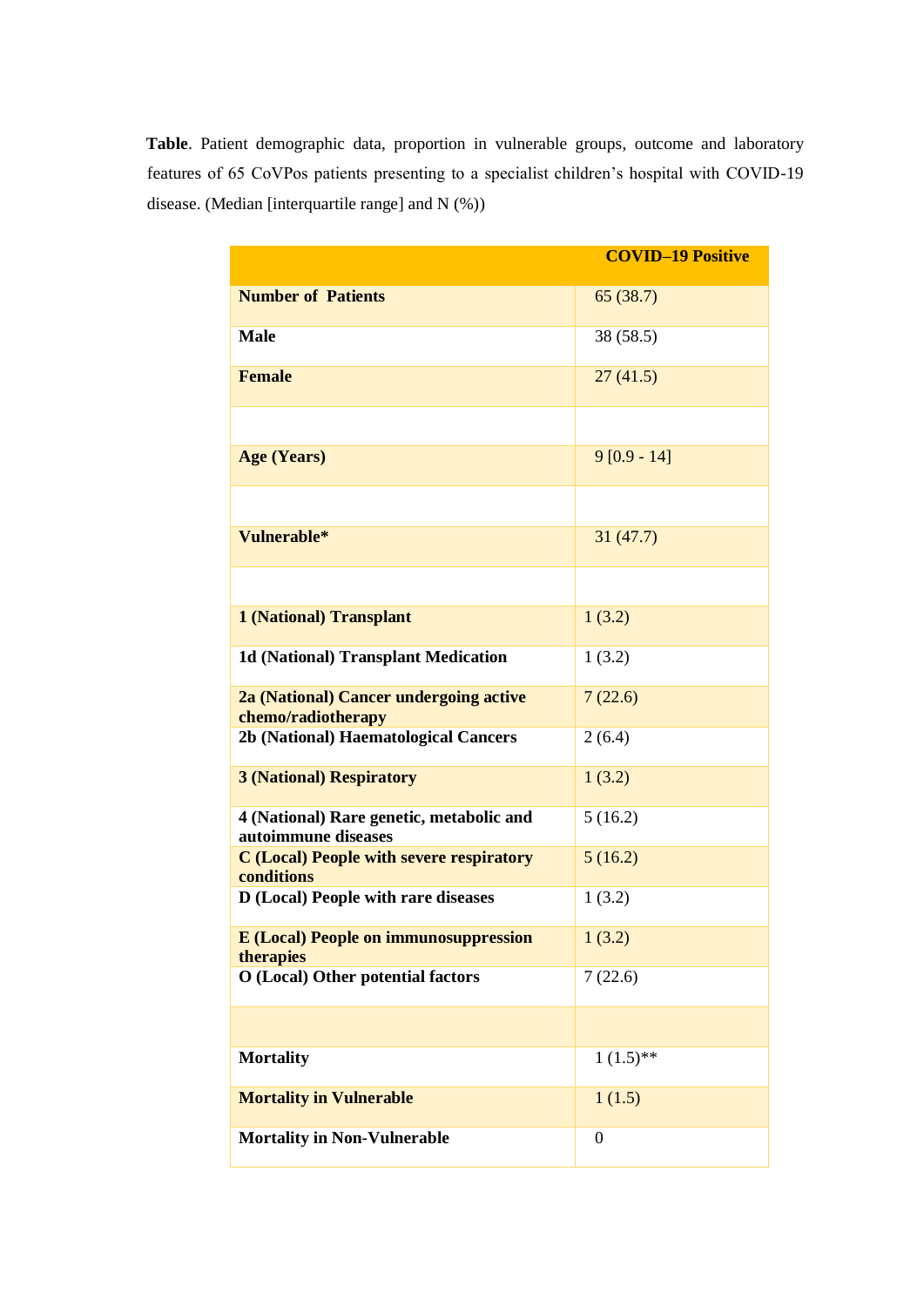| <b>Ethnicity</b>                         |                      |
|------------------------------------------|----------------------|
| <b>Asian</b>                             | 12(18.5)             |
| <b>Black African</b>                     | 6(9.2)               |
| <b>Other</b>                             | 3(4.6)               |
| <b>Unrecorded/Refused</b>                | 31(47.7)             |
| White                                    | 13(20)               |
|                                          |                      |
| <b>Alanine Transaminase (U/L)</b>        | 41.5 $[29 - 74]$     |
| Albumin $(g/L)$                          | $32$ [27 – 36]       |
| AntiDNAase B (U/mL)                      | $310 [80.8 - 402]$   |
| <b>AntiStreptolysin O (IU/mL)</b>        | $285$ [134 - 384]    |
| <b>Aspartate Transaminase (U/L)</b>      | $70$ [43 - 100]      |
| <b>C-Reactive Protein (mg/L)</b>         | $28$ [10 - 74]       |
| <b>Creatine Kinase (U/L)</b>             | 63.5 $[35 - 214]$    |
| Creatinine (µmol/L)                      | $23$ [14 - 46]       |
| D-Dimers $(\mu g/L)$                     | 1876 $[1043 - 3618]$ |
| Ferritin $(\mu g/L)$                     | $788$ [445 - 1863]   |
| Fibrinogen $(g/L)$                       | 3.65 $[2.4 - 4.8]$   |
| Interleukin-6 (pg/mL)                    | $50$ [50 $-$ 152]    |
| Interleukin-10 (pg/mL)                   | $50$ [ $50 - 50$ ]   |
| <b>Lactate Dehydrogenase (U/L)</b>       | $848$ [654 - 1136]   |
| Lymphocytes $(x10*9/L)$                  | 1.44 $[0.64 - 2.49]$ |
| <b>Neutrophils (x10*9/L)</b>             | $3.90$ [1.46 - 8.60] |
| NT-pro-Brain Natriuretic Peptide (pg/mL) | 3550 [626 - 6992]    |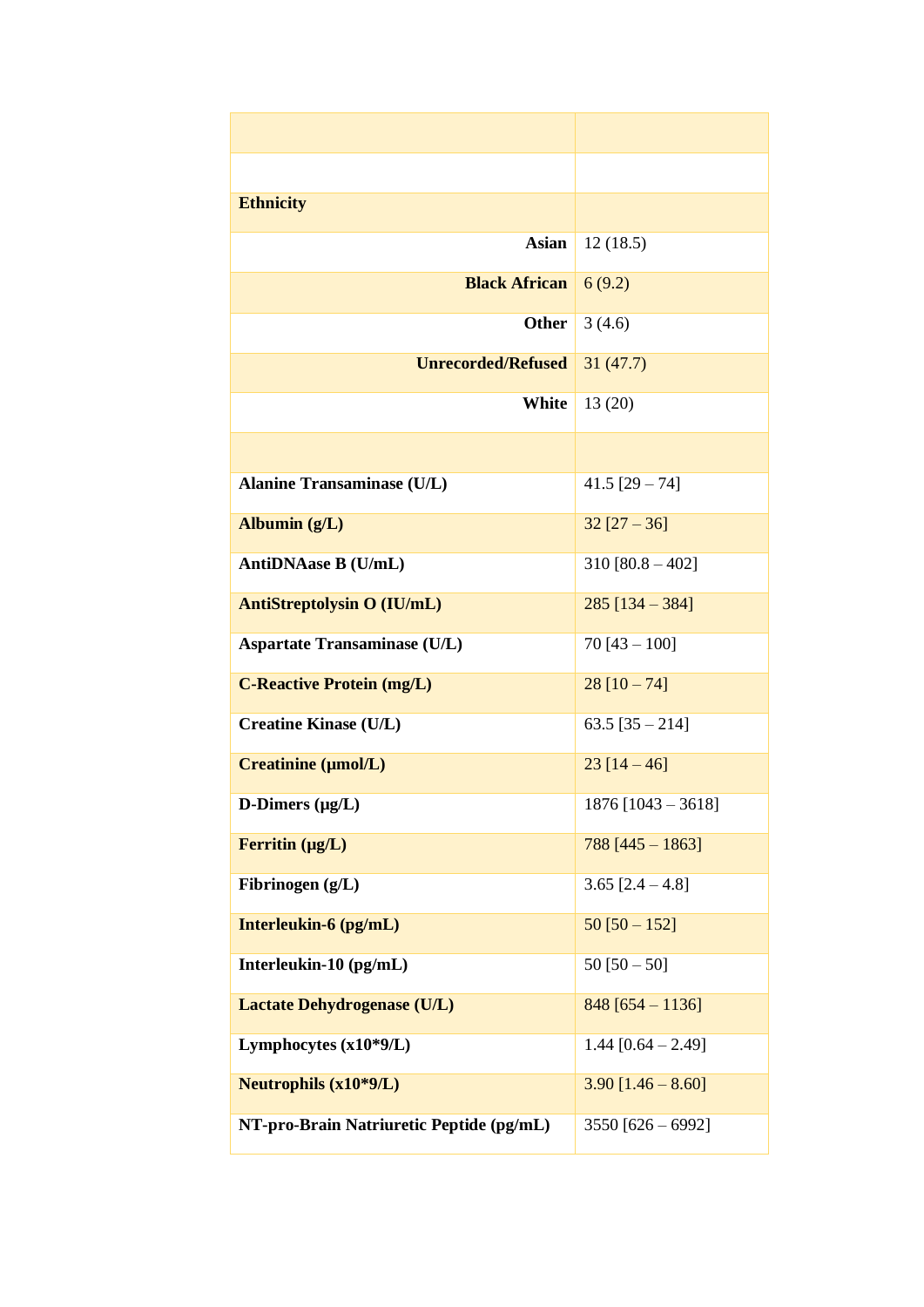| <b>Prothrombin time (seconds)</b> | $12$ [11.3 – 13]     |
|-----------------------------------|----------------------|
| Total bilirubin (µmol/L)          | $6[3-10]$            |
| <b>Triglycerides (mmol/L)</b>     | $2.48$ [1.65 – 3.56] |
| Troponin I $(ng/L)$               | $54$ [13 - 157]      |
| Urine Total Protein (g/L)         | $0.12$ [0.12 – 0.62] |
| White Blood Cells $(x10*9/L)$     | $8$ [3.38 – 13.2]    |

\*Based on UK guidance for vulnerable groups<sup>4</sup>

\*\*The death in this group occurred in a child with proven SARS-CoV-2 infection but was related to pre-existing underlying conditions and associated coinfection.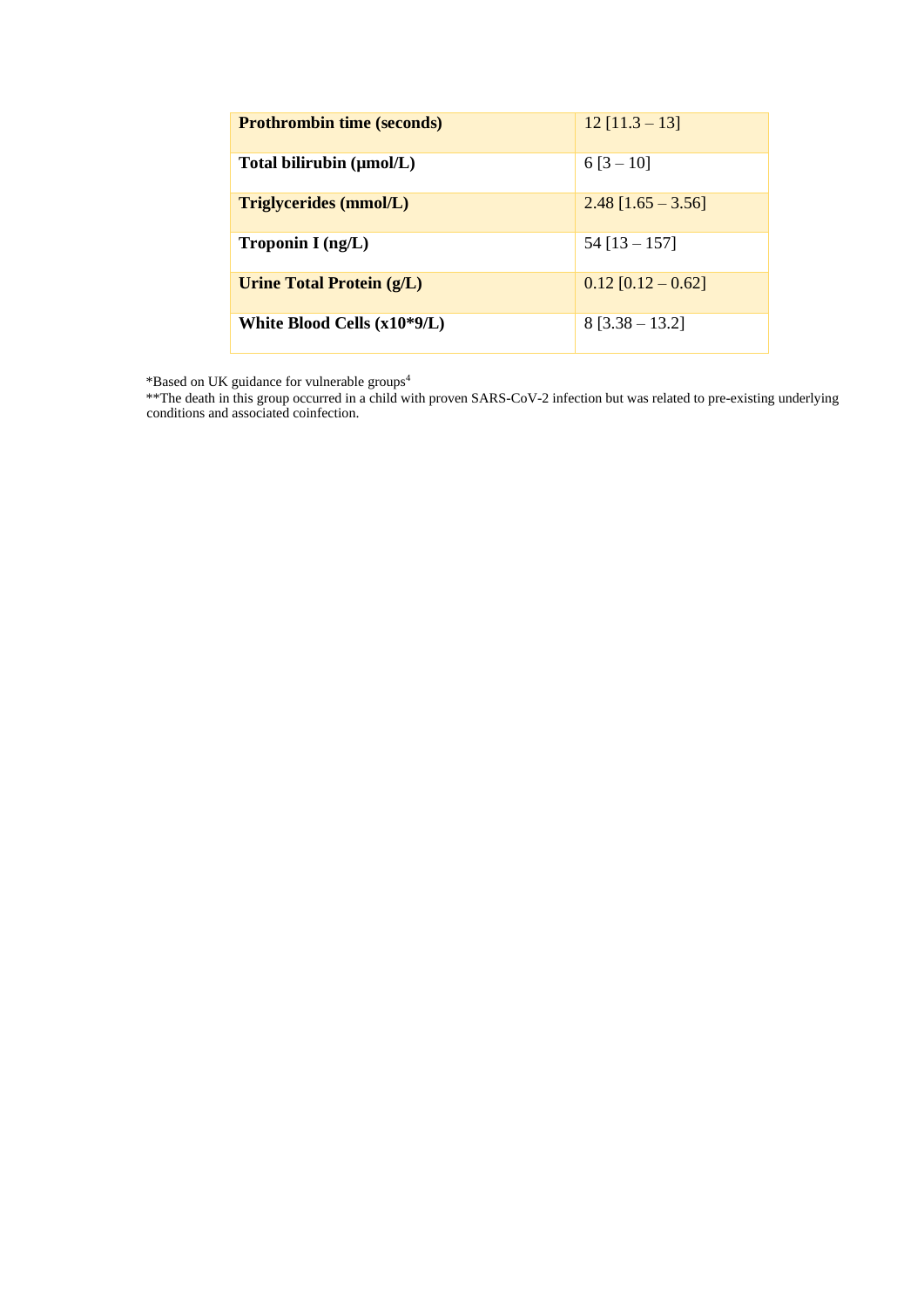